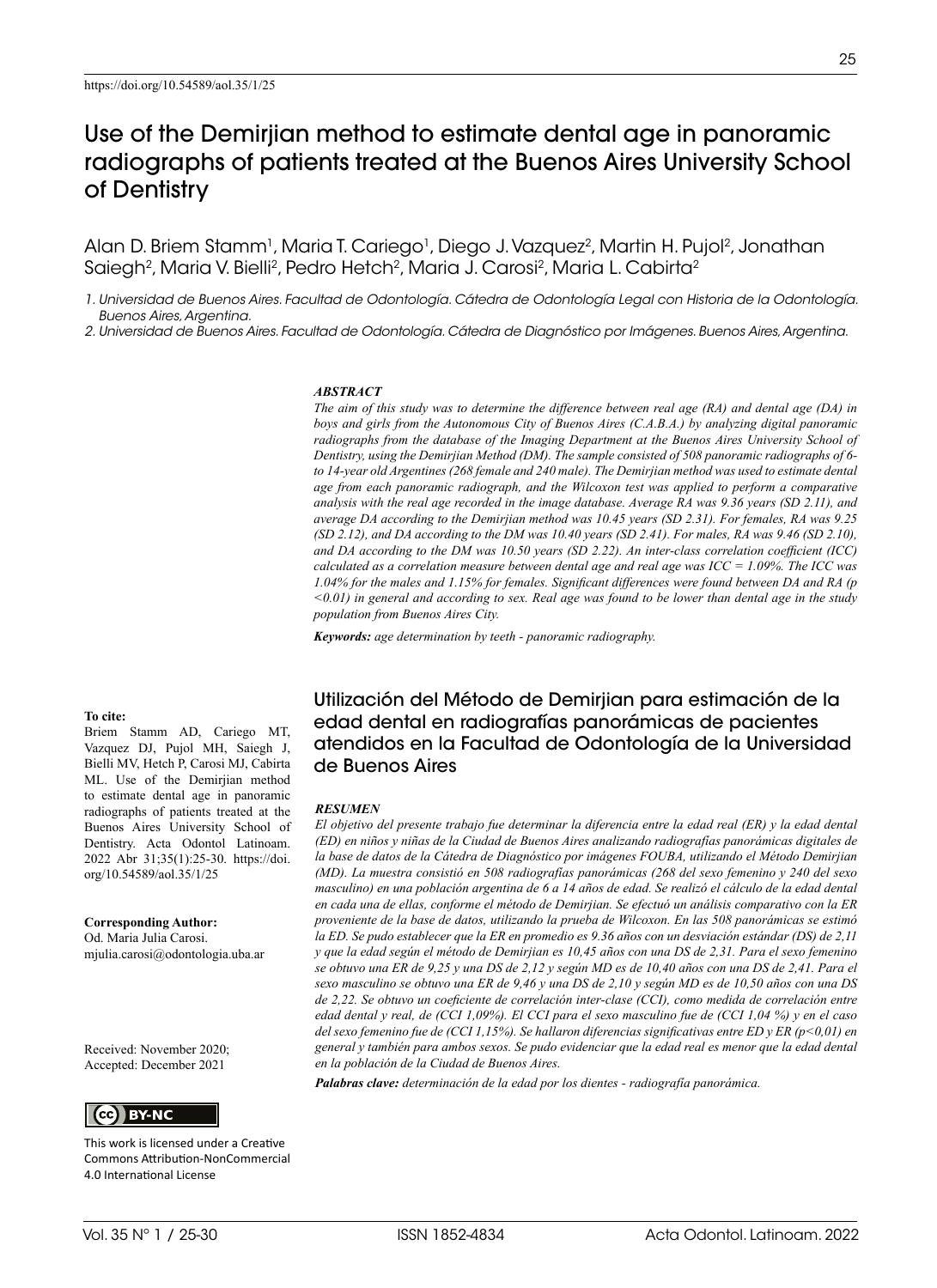The ability to estimate age is important in medical studies such as pediatric endocrinology, archeology, anthropology and odontology, and has social, legal and religious connotations. In forensic science, age estimation is used in the identification of human remains. Age estimation is also relevant to living subjects, especially considering the current international context of constantly increasing migratory flows, which leads to an increase in the activity of legal medicine institutes. A person's real age (RA) is linked to their date of birth which, if adequately registered, is accredited legally on the identification document (ID). However, in some countries, birth registries have been reported to have serious difficulties and discrepancies.

As a person grows, their skeletal, dental, anthropological and psychological features enable their age to be estimated. Different study groups recommend using three systems for age analysis of individual development to increase diagnostic precision during forensic procedures and to optimize identification of age development disorders. These systems consider bone age, dental age and development of secondary sexual characteristics<sup>1-3</sup>. In line with the above, in Argentina it has been reported that the Supreme Court's Forensic Medical Center estimates age through a protocol that includes physical examination, periapical scans of the third molars and a scan of the left hand carpus. It is important to consider that dental development is one of the most usual and precise methodologies used to estimate age in teenagers and young adults, while when all teeth are completely formed, associated regressive changes are used<sup>4</sup>.

Human dentition follows a reliable, predictable sequence of development, starting at approximately the fourth week after conception and continuing until the beginning of the third decade of life, when the development of all permanent teeth is complete. Dental eruption and mineralization are the main odontological indicators that are studied for the estimation of forensic age in children and young adults. Dental development is a pragmatic measure of maturity and can provide substantial data for any individual. Historically, different authors have proposed methodological strategies to measure the course of the formation and growth of tooth germs to estimate age, considering the degree of mineralization, with an acceptable

degree of error in the calculation. In this context, the method advocated by Demirjian, described for first time in 1973 and based on a study conducted on French-Canadian children, uses panoramic scans to analyze development of tooth germs on the seven mandibular left teeth, without considering the third molars. They classified 8 distinctive stages, called AH, defined by morphological changes, without speculative estimations of longitude. The study was based on a scale of maturation outlined by Tanner et al. to estimate real age, which provides a score for each stage of tooth development, for girls and boys. The sum of the scores of the seven teeth provides a value of dental maturity on a scale of 0 to 100, which can be directly converted into dental age by using the percentage tables and curves designed by the authors. Different studies have found that the results obtained for different populations using Demirjian's standards are uneven and contradictory, suggesting the need to create a database for each population in order to gain a clearer picture of human dental maturation. There is a considerable degree of association between dental age and real age, compared to any other biological marker of maturity, because dental age is believed to be less affected by malnutrition. Moreover, evaluation of real age is important to all dental disciplines, for designing treatments for all types of malocclusion, and for pediatric dentists to know how age, sex, weight and height are associated with tooth eruption as events of somatic growth<sup>5-8</sup>.

Due to all of the above, members of the Buenos Aires University School of Dentistry from the departments of Image Diagnosis and Legal Odontology decided to analyze digital panoramic radiographs from the database of the Imaging Department using the Demirjian's Method (DM) to determine the difference between real age (RA) and dental age (DA) in boys and girls from Buenos Aires City.

# **MATERIALS AND METHODS**

This was a study with a descriptive, retrospective, analytic design. The sample consisted of 508 panoramic X-ray scans obtained at the Image Diagnosis Department of the Buenos Aires University School of Dentistry between September 2016 and June 2018. Images from patients aged 6 to 14 years (268 females and 240 males) were selected and saved in JPEG format (2440 x 1292 pixels).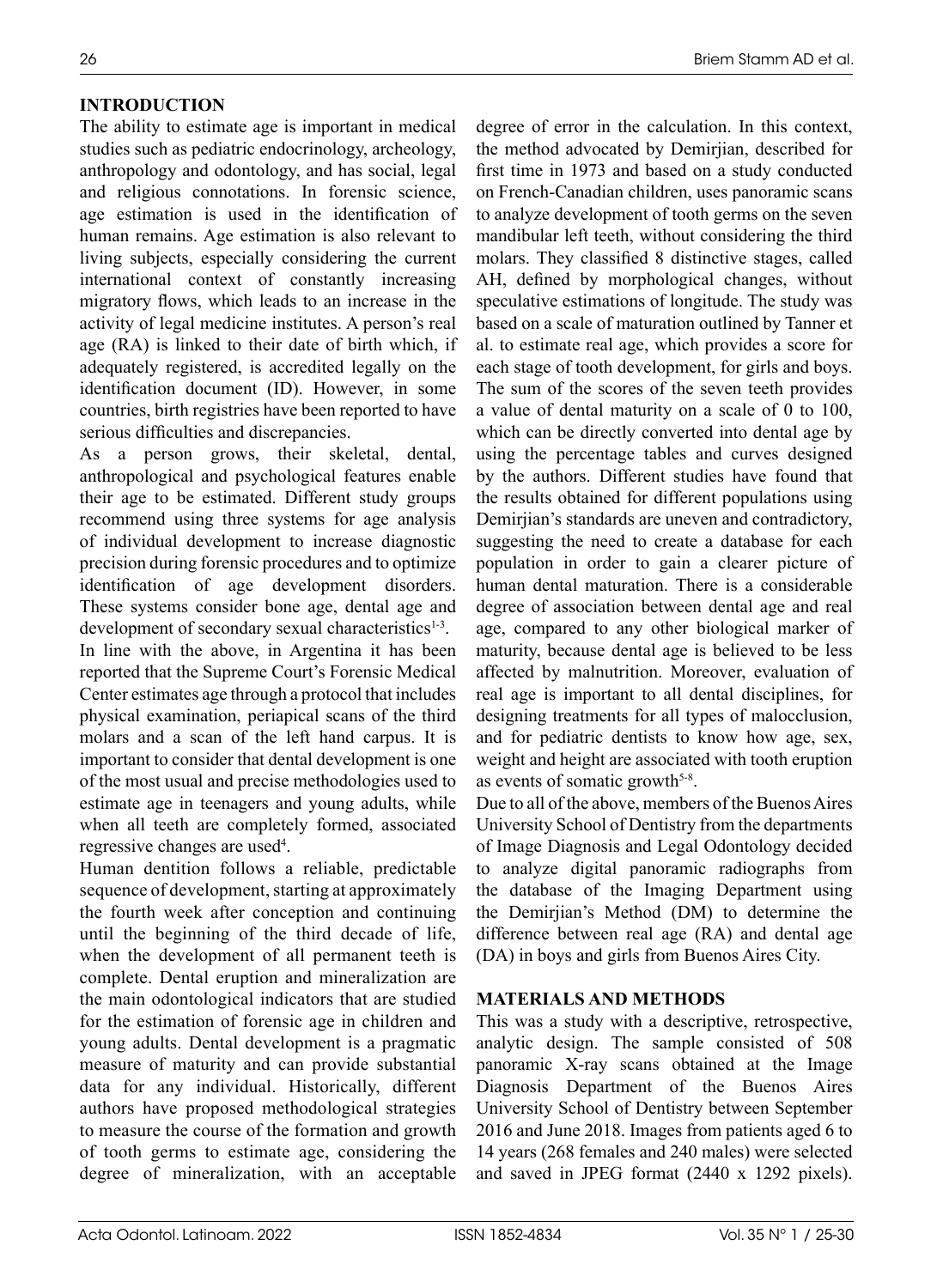Parents or legal guardians signed informed consent before the use of the images for research purposes under anonymity. Fig. 1 shows an example of the cases under study.



*Fig. 1: Example of the images under study. Panoramic x-ray showing the different stages of development of the central incisor, lateral incisor, canine, first and second premolar, first and second molar.*

Before the evaluation of the final sample, 43 panoramic scans were selected randomly to calculate intra-evaluator variability. They were analyzed by one observer (IC) twice with a 3-week interval between the first and second evaluation, obtaining a kappa index of 0.8. Exclusion criteria were images with significant distortion, which hinder visualization of the teeth in the area of examination, images with pathologies such as tumors or cysts, scans of patients in orthodontic treatment, and images showing absence of tooth due agenesis or exodontia. Dental age was calculated in each image by the Demirjian method, and compared to real age recorded in the image database, using the Wilcoxon test. The stages of development of the seven mandibular teeth were analyzed in the following order: central incisor, lateral incisor, canine, first and second premolar, first and second molar, called IC, IL, C, 1PM, 2PM, 1M and 2M. A spreadsheet was prepared in Microsoft Office Excel 2007 to record patients, assigning to each case a number (1, 2, 3, 4) and to calculate the scores and dental age. At the time of evaluation, the observer did not know the birth date of each subject. The cases were subsequently separated into two different spreadsheets, one for boys and one for girls. The stages were transformed from letters into numbers (from A, B, C, D, E, F, G, H to 1, 2, 3, 4, 5, 6, 7, 8, respectively) to facilitate the allocation of the maturation score according to the described criteria for each dental stage, and comparing the tooth with diagrams and scans created by Demirjian et al. In case of doubt between two stages, the tooth was assigned the stage of lesser development. Then, the percentage of maturation and dental age were calculated to one decimal place. Real age was calculated to one decimal place by subtracting the birth date from the date of the panoramic scan. The margin of acceptable error generally ranged from 4% to 8% with a confidence interval of 95%. The collected data were remodeled with the program SPSS Version 21 for statistical analysis. To observe the normal distribution of data, the Kolmogorov-Smirnov test was applied, which provided a significant result ( $p \le 0.05$ ). The importance of the difference between RA and DA was evaluated.

# **RESULTS**

Dental age was estimated from 508 panoramic scans. Average real age was 9.36 years (SD 2.11) and age according to the Demirjian method was 10.45 years (SD 2.31).

For the females, average RA was 9.25 (SD 2.12) and average age according to DM was 10.40 years (SD 2,41). For males, average RA was 9.46 (SD 2.10) and average age according to DM was 10.50 years (SD 2.22). The inter-class correlation coefficient (ICC), as a measure of correlation between dental and chronological ages was ICC 1.09%. The ICC was 1.04% for males and 1.15% for females. Significant differences were found between DA and RA  $(p<0.01)$  in general and for both sexes, but mainly in females.

## **DISCUSSION**

From the prenatal stage of dental development to adulthood, it is feasible to estimate age using a radiographic method for ages 2.5 to 18 years. Demirjian's principles promoted understanding of the divergence of dental maturity for individuals, however, it is not precise and not even among all populations. The modification of Demirjian's technique included the analysis of third molars, widening the spectrum of applicability to a group of older French children. Both methods, however, have provided variable results in other populations, with patterns of advance and/or regression in dental maturity with respect to the values found for the original sample. This led to unanimous consensus on the need to redesign the standards for each population sample, given the variability, even within a single geographic area $9-21$ .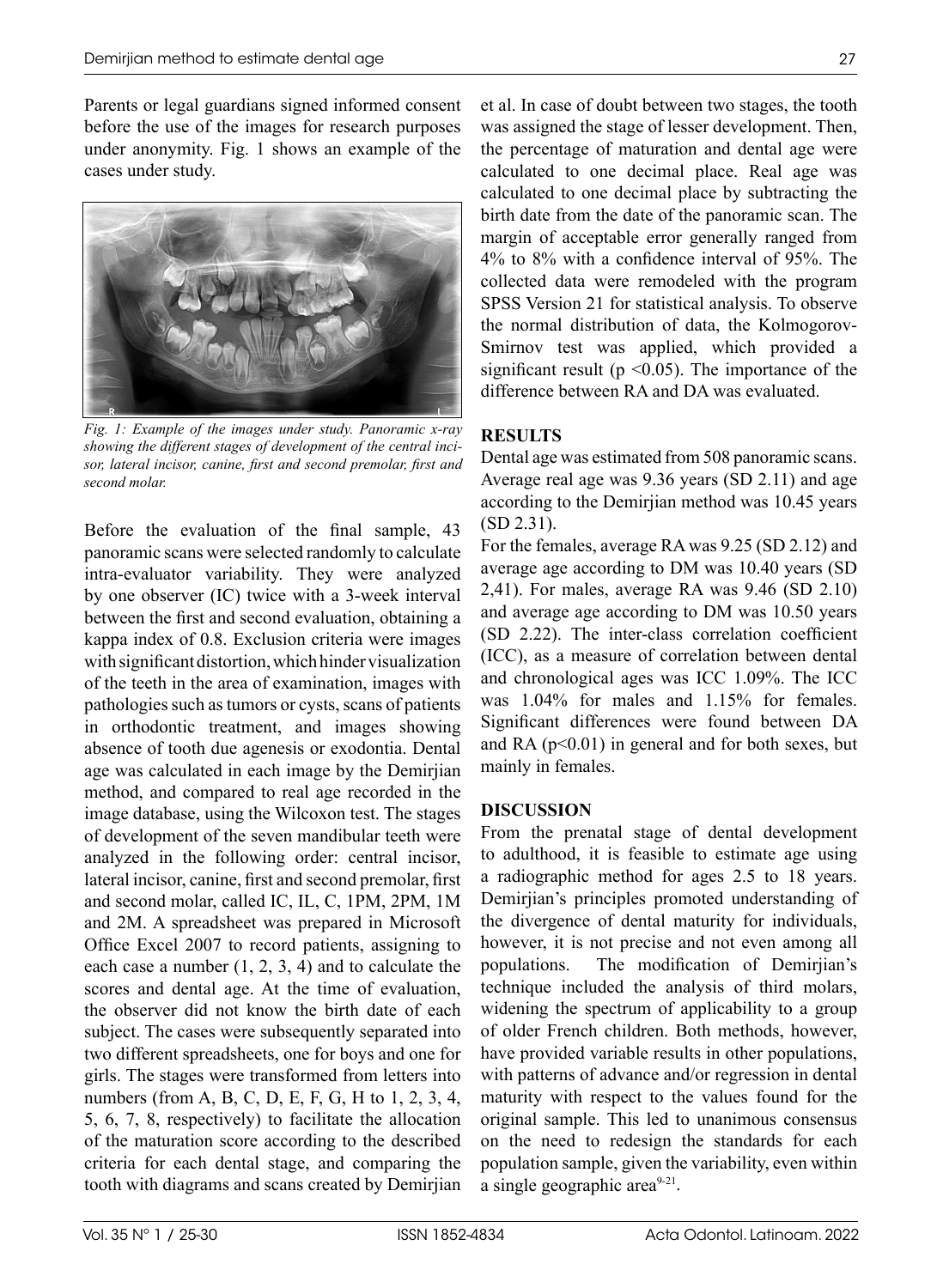28

For instance, the Demirjian Method overestimated age in most studies conducted in China, England, Spain, Iran, Tukey, Malaysia, France, Chile and Tunisia<sup>22-26</sup>. Conversely, it was found to underestimate age in Venezuela, Kuwait, Turkey and North China, while it was more precise in Norwegian children<sup>27-31</sup>.

One study found coincidence of scores between the original investigations and a study on schoolchildren in some Indian states. The Demirjian method was considered to underestimate the real age for girls and boys in Indian populations $32, 33$ .

In Argentina, researchers from the University of Cuyo in Mendoza Province calculated dental ages in a population in the Cuyo region using Nolla and Demirjian methods, analyzing 374 panoramic scans of children and teenagers aged 5 to 17 years. They concluded that the Demirjian method overestimated age, in accordance with the present study conducted in Buenos Aires $34$ .

The effectiveness of the prediction of age is represented by the medium absolute error, which is calculated by subtracting the real age from the age based on dentition. An error of less than one year is considered acceptable, while an error greater than two years would be inaccurate. The methods proposed by Demirjian et al.<sup>5</sup> provided an absolute mean <2 years, therefore, it can be concluded that it estimates dental age precisely.

Many researchers have verified delayed growth in French children compared to other populations. Possible reasons explaining the great variability in the

#### **ACKNOWLEDGMENTS**

The authors thank Eugenia Miklaszewski for technical assistance.

## **DECLARATION OF CONFLICTING INTERESTS**

The authors declare no potential conflicts of interest regarding the research, authorship, and/or publication of this article

- **REFERENCES** 1. Tunc ES, Koyuturk AE. Dental age assessment using Demirjian's method on northern Turkish children. Forensic Sci Int. 2008 Feb 25;175(1):23-6. [https://doi.org/10.1016/j.](https://doi.org/10.1016/j.forsciint.2007.04.228) [forsciint.2007.04.228](https://doi.org/10.1016/j.forsciint.2007.04.228)
- 2. Bosmans N, Ann P, Aly M, Willems G. The application of Kvaal's dental age calculation technique on panoramic dental radiographs. Forensic Sci Int. 2005 Oct 29;153(2- 3):208-12.<https://doi.org/10.1016/j.forsciint.2004.08.017>

estimation of dental age may be attributed to factors such as ethnicity, dietary habits, environmental factors, and socio-economical standards, which all present notable differences among different populations. The consequence of malnutrition on dental development is still controversial, with inconsistent conclusions that suggest, on the one hand, a high impact factor and on the other hand, little or no impact. Supporting previous research, the present study has verified that dental development matures earlier in the female gender<sup>35-39</sup>.

### **CONCLUSION**

Digitized panoramic scans offer the advantage of estimating the different stages of dental development with great precision, and are sensitive to variables such as age distribution, sample size and statistical approach. The current study found that real age was lower than dental age determined by the Demirjian's method in children 6 to 14 years old from Buenos Aires City.

Due to the broad individual variation in dental maturity, the estimation of the real age in children must be complemented with other indicators of biological maturity. For this reason, we propose to promote further research on larger study samples, including younger children than in this research, incorporating children from other geographical areas in Argentina and using the Demirjian Method to compare and evaluate possible differences within the same country.

### **FUNDING**

None

## **CORRESPONDENCE**

Od. Maria Julia Carosi. Cátedra de Diagnóstico por Imágenes. Facultad de Odontología, Universidad de Buenos Aires. Marcelo T. De Alvear 2142 1° "B". CP: 1122AAH. Buenos Aires, Argentina mjulia.carosi@odontologia.uba.ar

- 3. Cameriere R, Brkic H, Ermenc B, Ferrante L et al. The measurement of open apices of teeth to test chronological age of over 14-year olds in living subjects. Forensic Sci Int. 2008 Jan 30;174(2-3):217-21. [https://doi.org/10.1016/j.](https://doi.org/10.1016/j.forsciint.2007.04.220) [forsciint.2007.04.220](https://doi.org/10.1016/j.forsciint.2007.04.220)
- 4. Paewinsky E, Pfeiffer H, Brinkmann B. Quantification of secondary dentine formation from orthopantomograms--a contribution to forensic age estimation methods in adults.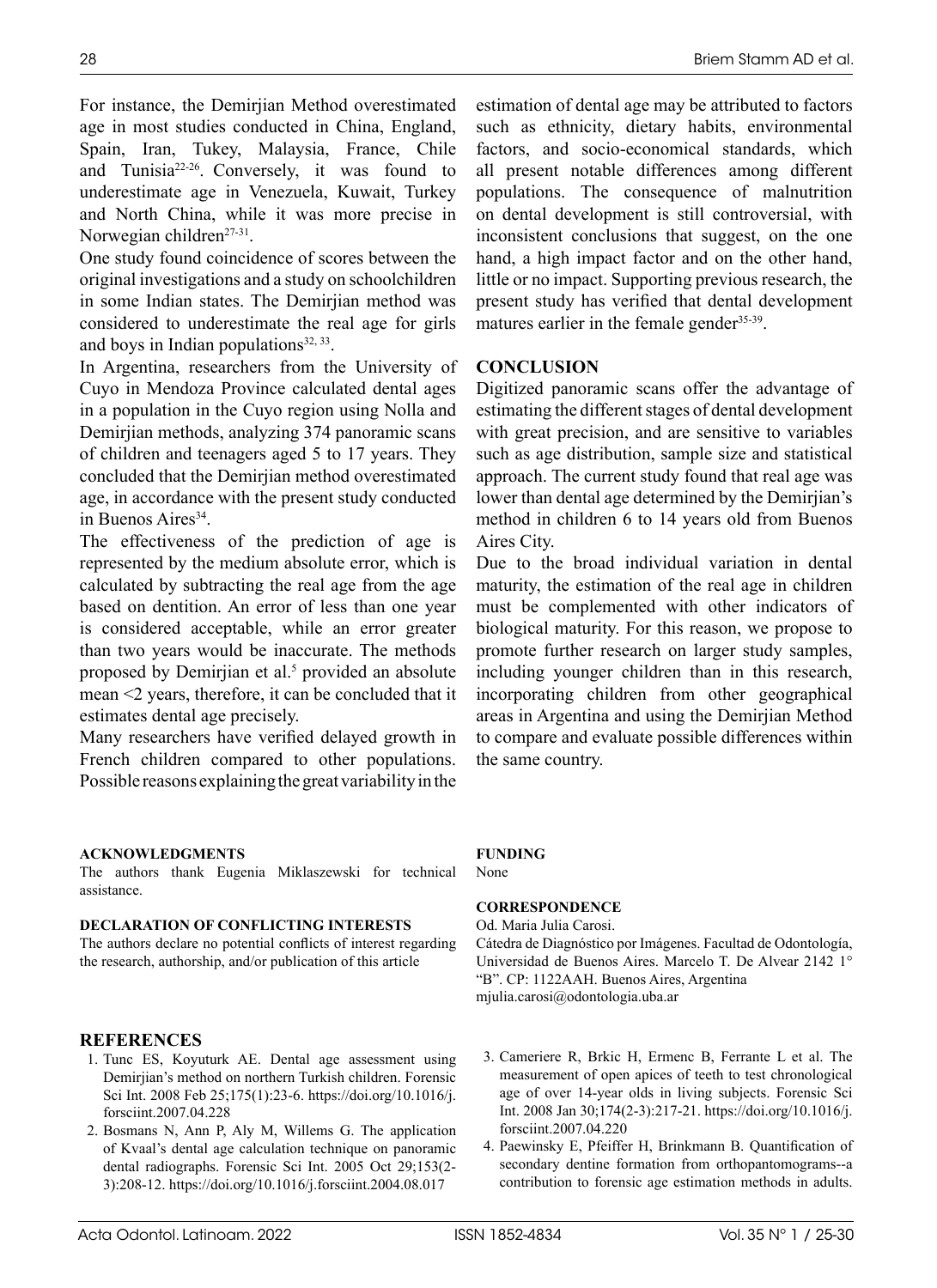Int J Legal Med. 2005 Jan;119(1):27-30. [https://doi.](https://doi.org/10.1007/s00414-004-0492-x) [org/10.1007/s00414-004-0492-x](https://doi.org/10.1007/s00414-004-0492-x)

- 5. Demirjian A, Goldstein H, Tanner JM. A new system of dental age assessment. Hum Biol. 1973 May;45(2):211-27.
- 6. Chaillet N, Nyström M, Kataja M, Demirjian A. Dental maturity curves in Finnish children: Demirjian's method revisited and polynomial functions for age estimation. J Forensic Sci. 2004 Nov;49(6):1324-31. [https://doi.](https://doi.org/10.1520/JFS2004211) [org/10.1520/JFS2004211](https://doi.org/10.1520/JFS2004211)
- 7. Cruz-Landeira A, Linares-Argote J, Martínez-Rodríguez M, Rodríguez-Calvo MS et al. Dental age estimation in Spanish and Venezuelan children. Comparison of Demirjian and Chaillet's scores. Int J Legal Med. 2010 Mar;124(2):105- 12. <https://doi.org/10.1007/s00414-009-0380-5>
- 8. Gaethofs M, Verdonck A, Carels C, de Zegher F. Delayed dental age in boys with constitutionally delayed puberty. Eur J Orthod. 1999 Dec;21(6):711-5. [https://doi.org/10.1093/](https://doi.org/10.1093/ejo/21.6.711) [ejo/21.6.711](https://doi.org/10.1093/ejo/21.6.711)
- 9. Ciapparelli L. The chronology of dental development and age assesment. Practical forensic odontology. Oxford: Wright Butterworth-Heinemann Ltd 1992;22-42.
- 10. Whittaker DK, MacDonald DG. A colour atlas of forensic dentistry: Wolfe Medical Publications 1989;1-134.
- 11. Demirjian A, Goldstein H. New systems for dental maturity based on seven and four teeth. Ann Hum Biol. 1976 Sep;3(5):411-21. <https://doi.org/10.1080/03014467600001671>
- 12. Haavikko K. Tooth formation age estimated on a few selected teeth. A simple method for clinical use. Proc Finn Dent Soc. 1974 Feb;70(1):15-9.
- 13. Davis PJ, Hägg U. The accuracy and precision of the "Demirjian system" when used for age determination in Chinese children. Swed Dent J. 1994;18(3):113-6.
- 14. Liversidge HM, Speechly T, Hector MP. Dental maturation in British children: are Demirjian's standards applicable? Int J Paediatr Dent. 1999 Dec;9(4):263-9. [https://doi.](https://doi.org/10.1111/j.1365-263X.1999.00144.x) [org/10.1111/j.1365-263X.1999.00144.x](https://doi.org/10.1111/j.1365-263X.1999.00144.x)
- 15. Chaillet N, Nyström M, Demirjian A. Comparison of dental maturity in children of different ethnic origins: international maturity curves for clinicians. J Forensic Sci. 2005 Sep;50(5):1164-74.<https://doi.org/10.1520/JFS2005020>
- 16. Nyström M, Ranta R, Kataja M, Silvola H. Comparisons of dental maturity between the rural community of Kuhmo in northeastern Finland and the city of Helsinki. Community Dent Oral Epidemiol. 1988 Aug;16(4):215-7. [https://doi.](https://doi.org/10.1111/j.1600-0528.1988.tb01757.x) [org/10.1111/j.1600-0528.1988.tb01757.x](https://doi.org/10.1111/j.1600-0528.1988.tb01757.x)
- 17. Nyström M, Aine L, Peck L, Haavikko K et al. Dental maturity in Finns and the problem of missing teeth. Acta Odontol Scand. 2000 Apr;58(2):49-56. [https://doi.](https://doi.org/10.1080/000163500429280) [org/10.1080/000163500429280](https://doi.org/10.1080/000163500429280)
- 18. Teivens A, Mörnstad H. A comparison between dental maturity rate in the Swedish and Korean populations using a modified Demirjian method. J Forensic Odontostomatol. 2001 Dec;19(2):31-5.
- 19. Eid RM, Simi R, Friggi MN, Fisberg M. Assessment of dental maturity of Brazilian children aged 6 to 14 years using Demirjian's method. Int J Paediatr Dent. 2002 Nov;12(6):423-8. [https://doi.org/10.1046/j.1365-](https://doi.org/10.1046/j.1365-263X.2002.00403.x) [263X.2002.00403.x](https://doi.org/10.1046/j.1365-263X.2002.00403.x)
- 20. Moananui RT, Kieser JA, Herbison P, Liversidge HM. Advanced dental maturation in New Zealand Maori and Pacific Island children. Am J Hum Biol. 2008 Jan-Feb;20(1):43-50. https://doi.org/10.1002/ajhb.20670
- 21. Flores AP, Sanhueza MA, Barboza P, Monti CF. Study of Chilean children's dental maturation. J Forensic Sci. 2010 May;55(3):735-7. [https://doi.org/10.1111/j.1556-](https://doi.org/10.1111/j.1556-4029.2009.01274.x) [4029.2009.01274.x](https://doi.org/10.1111/j.1556-4029.2009.01274.x)
- 22. Bagherpour A, Imanimoghaddam M, Bagherpour MR, Einolghozati M. Dental age assessment among Iranian children aged 6-13 years using the Demirjian method. Forensic Sci Int. 2010 Apr 15;197(1-3):121.e1-4. [https://](https://doi.org/10.1016/j.forsciint.2009.12.051) [doi.org/10.1016/j.forsciint.2009.12.051](https://doi.org/10.1016/j.forsciint.2009.12.051)
- 23. Mani SA, Naing L, John J, Samsudin AR. Comparison of two methods of dental age estimation in 7-15-year-old Malays. Int J Paediatr Dent. 2008 Sep;18(5):380-8. [https://](https://doi.org/10.1111/j.1365-263X.2007.00890.x) [doi.org/10.1111/j.1365-263X.2007.00890.x](https://doi.org/10.1111/j.1365-263X.2007.00890.x)
- 24. Urzel V, Bruzek J. Dental age assessment in children: a comparison of four methods in a recent French population. J Forensic Sci. 2013 Sep;58(5):1341-7. [https://doi.](https://doi.org/10.1111/1556-4029.12221) [org/10.1111/1556-4029.12221](https://doi.org/10.1111/1556-4029.12221)
- 25. Cadenas I, Celis C, Hidalgo R, Schilling A; San Pedro J. Estimación de Edad Dentaria Utilizando el Método de Demirjian en Niños de 5 a 15 Años de Curicó, Chile. Int. J. Odontostomat. 2014;8(3):453-459. [https://doi.org/10.4067/](https://doi.org/10.4067/S0718-381X2014000300021) [S0718-381X2014000300021.](https://doi.org/10.4067/S0718-381X2014000300021)
- 26. Aissaoui A, Salem NH, Mougou M, Maatouk F, Chadly A. Dental age assessment among Tunisian children using the Demirjian method. J Forensic Dent Sci. 2016 Jan-Apr;8(1):47-51. https://doi.org/10.4103/0975-1475.176956
- 27. Ortega-Pertuz A, Martínez V. Estimación de la edad dental por el método de Demirjian y sus modificaciones en un grupo de venezolanos. Odous Científica 2015;16:7-17 [https://](https://www.researchgate.net/publication/308973073_Estimacion_de_la_edad_dental_por_el_metodo_de_Dem) [www.researchgate.net/publication/308973073\\_Estimacion\\_](https://www.researchgate.net/publication/308973073_Estimacion_de_la_edad_dental_por_el_metodo_de_Dem) de la edad dental por el metodo de Demirjian y sus [modificaciones\\_en\\_un\\_grupo\\_de\\_venezolanos](https://www.researchgate.net/publication/308973073_Estimacion_de_la_edad_dental_por_el_metodo_de_Dem)
- 28. Qudeimat MA, Behbehani F. Dental age assessment for Kuwaiti children using Demirjian's method. Ann Hum Biol. 2009 Nov-Dec;36(6):695-704. [https://doi.](https://doi.org/10.3109/03014460902988702) [org/10.3109/03014460902988702](https://doi.org/10.3109/03014460902988702)
- 29. Altunsoy M, Nur BG, Akkemik O, Ok E et al. Applicability of the Demirjian method for dental age estimation in western Turkish children. Acta Odontol Scand. 2015 Feb;73(2):121- 5.<https://doi.org/10.3109/00016357.2014.956333>
- 30. Zhai Y, Park H, Han J, Wang H et al. Dental age assessment in a northern Chinese population. J Forensic Leg Med. 2016 Feb;38:43-9. https://doi.org/10.1016/j.jflm.2015.11.011
- 31. Nykänen R, Espeland L, Kvaal SI, Krogstad O. Validity of the Demirjian method for dental age estimation when applied to Norwegian children. Acta Odontol Scand. 1998 Aug;56(4):238-44. [https://doi.](https://doi.org/10.1080/00016359850142862) [org/10.1080/00016359850142862](https://doi.org/10.1080/00016359850142862)
- 32. Bijjaragi SC, Sangle VA, Saraswathi FK, Patil VS et al. Age estimation by modified Demirjian's method (2004) and its applicability in Tibetan young adults: A digital panoramic study. J Oral Maxillofac Pathol. 2015 Jan-Apr;19(1):100-5. <https://doi.org/10.4103/0973-029X.157223>
- 33. Khorate MM, Dinkar AD, Ahmed J. Accuracy of age estimation methods from orthopantomograph in forensic odontology: a comparative study. Forensic Sci Int. 2014 Jan;234:184.e1-8. [https://doi.org/10.1016/j.](https://doi.org/10.1016/j.forsciint.2013.09.020) [forsciint.2013.09.020](https://doi.org/10.1016/j.forsciint.2013.09.020)
- 34. Poletto A, Giménez ED. Edad dentaria: adecuación regional de los métodos de Nolla y Demirjian. Rev Fac Odontol Univ Bs As 2012;Vol6,p.37-42.